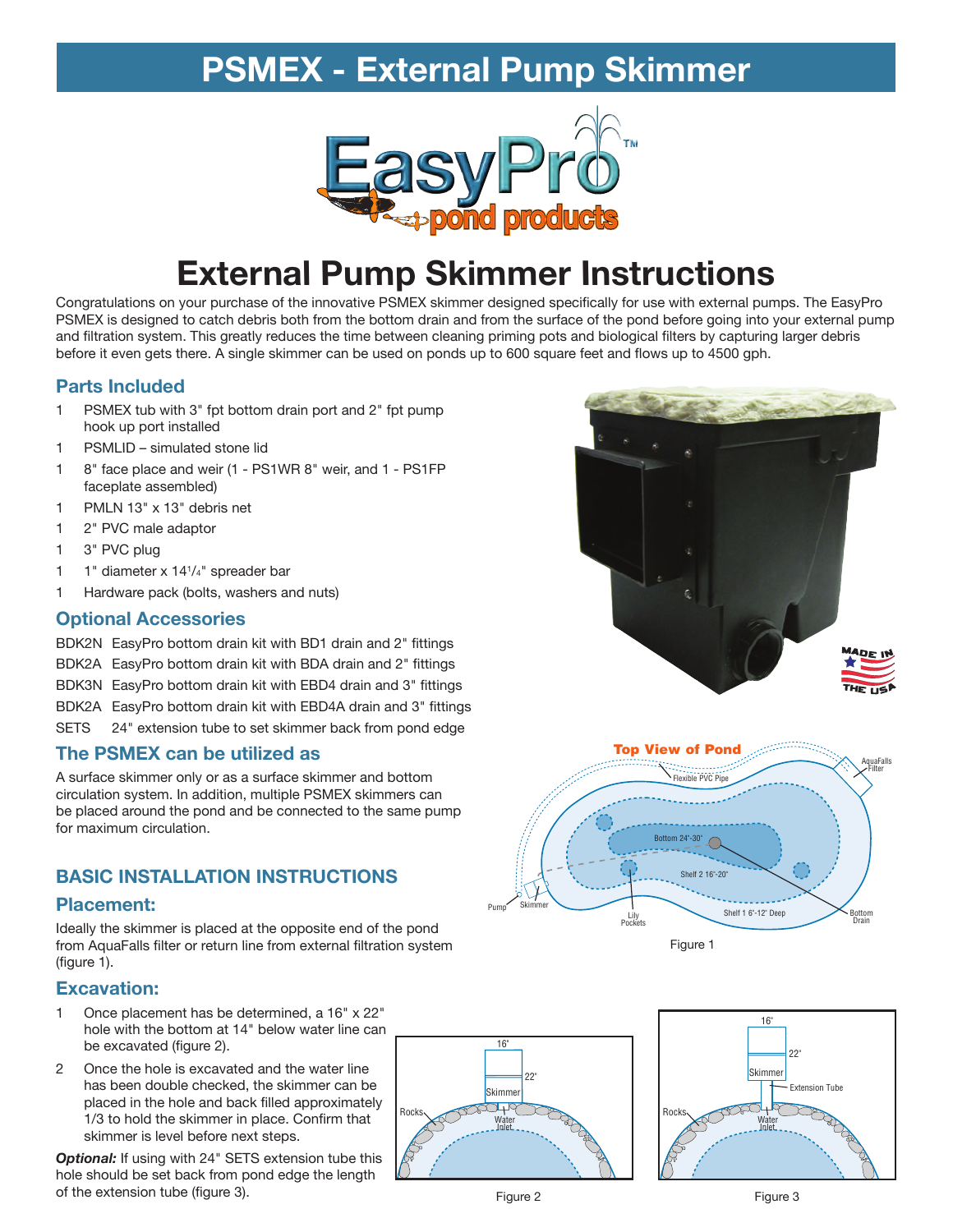## **Installing the face plate:**

- 1 Apply a large bead of silicone around the opening on the face of the skimmer (figure 4).
- 2 Hold liner in front of opening. Take care to eliminate wrinkles and have enough liner to not be stretched.
- 3 Place the face plate with the weir oriented as shown (weir hinged at bottom) against the skimmer, line up the top holes with an awl and secure in place with bolts and washers starting with the corners first (figure 5).
- 4 Install remaining bolts and then cut away liner from opening by reaching inside the faceplate opening.

#### **Connecting a bottom drain to the skimmer:**

- 1 If no bottom drain is connected, install provided 3" PVC plug in bottom drain port preferably installed inside the skimmer tub (figure 6). Use Teflon tape or silicone on the threads.
- 2 Follow bottom drain manufacturer's directions for installing bottom drain in the pond.
- 3 Use the 3" spinweld fitting already installed to connect to the plumbing from the bottom drain.

*NOTE:* 3" male adapter would have to be purchased separately to make connection to bottom drain plumbing

*Optional:* If control of flow from bottom drain is desired a gate valve can be installed on the inside of the skimmer (figure 7). The EasyPro BDK3 bottom drain kit includes the fittings needed to hook the bottom drain to the skimmer as well as a bottom drain.

**Optional:** If water is desired to be drawn from the bottom drain and not the surface, the weir can be manually tied or wedged in place in a vertical position. This negates the skimming action and causes water to be drawn from the bottom drain.

#### **Connecting to the external pump:**

- 1 Be sure to read and follow external pump manufacturer literature for proper placement, electrical supply and performance specifications to ensure the compatibility with the PSMEX skimmer.
- 2 Thread the 2" male adapter into the 2" spinweld fitting already installed in the back of the PSMEX skimmer and connect the plumbing to the fitting using appropriate PVC primer and glue. A small amount of Teflon tape can be used on the male adaptor to ensure a water tight fit to the spin weld fitting (figure 8).

*Optional:* Some external pumps or plumbing layouts may require a check valve or foot valve to be installed below the water line to help maintain prime of the pump. This check valve can be installed on the inside of the PSMEX to accomplish this (figure 9).

#### **Final:**

- 1 Install the PVC spreader rod and the net.
- 2 If an auto fill is desired this can be installed in the skimmer (figure 10).
- 3 Hooking up an controlled overflow is highly recommended. This can be accomplished with a bulkhead fitting being installed just above the desired waterline and a piece of pipe installed to an appropriate location for water overflow in case of heavy rain events (figure 11).
- 4 Finish back filling around skimmer.

Figure 11

Figure 10





Figure 4



Figure 5



Figure 6